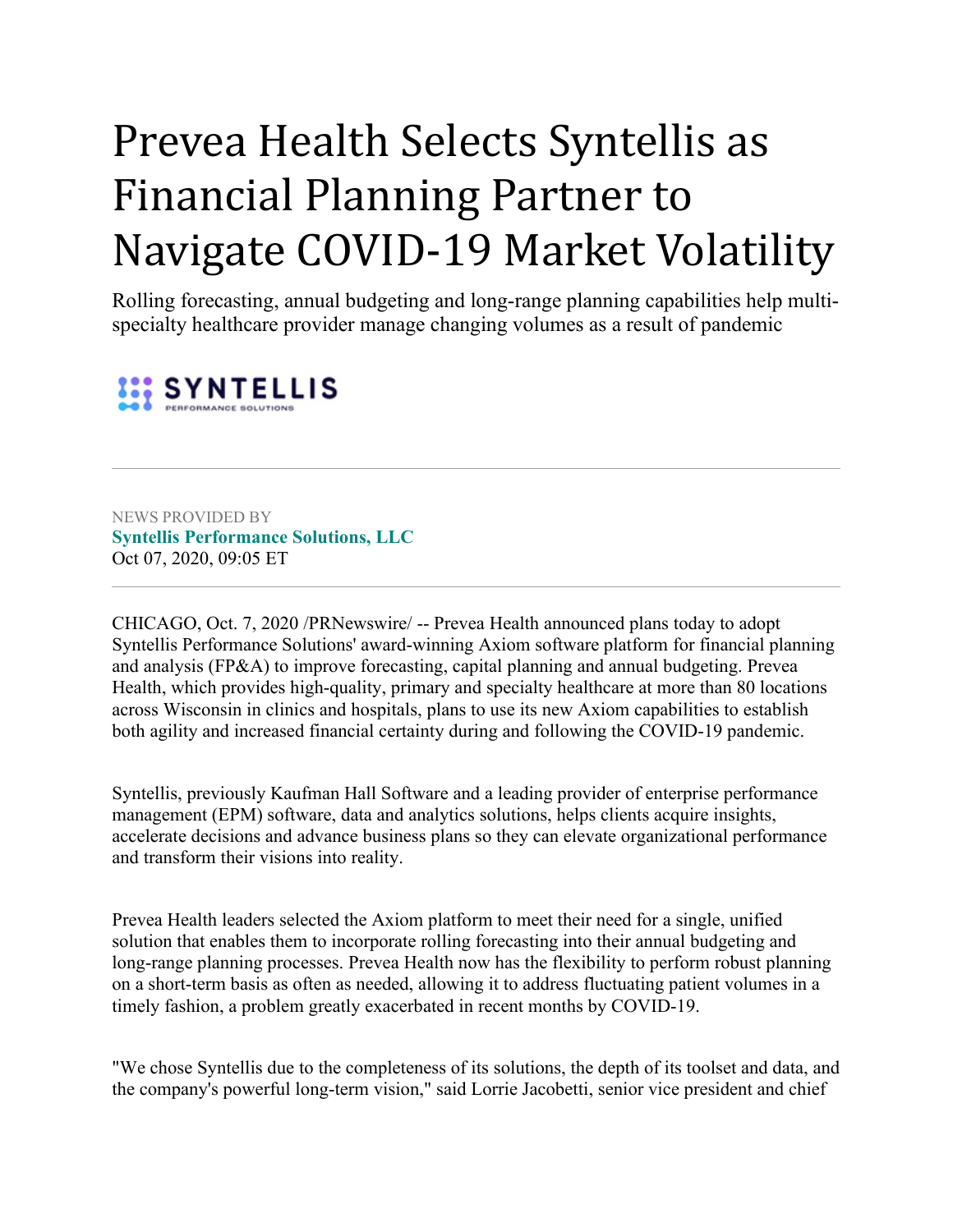financial officer of Prevea Health. "In 2020 particularly, it's critically important to have the flexibility to forecast out a few months at a time, out to a year, or beyond 12 months. This flexible, rolling forecast capability really sets Syntellis apart from the competition. With Axiom, we'll have better short-term and long-term financial views as our models constantly change and evolve."

Healthcare providers are experiencing changes in demand on a week-to-week basis as the pandemic continues. The Axiom platform will equip Prevea Health with more real-time data to pivot budgeting and forecasting as needed, thereby improving operations and decision-making.

"With Axiom, Prevea Health now has a complete, interconnected financial solution to ensure the agility and flexibility required in the healthcare market of the future," said Kermit S. Randa, chief executive officer at Syntellis Performance Solutions. "Part of finding success in challenging times like these is being empowered through meaningful business intelligence to make fast, high-impact decisions. Prevea Health has taken a decisive step forward on this path. The Axiom Enterprise Planning software will enable the impressive team at Prevea Health to advance its plans with the confidence that it can excel no matter the market conditions ahead."

The COVID-19 pandemic has presented organizations with the most unprecedented and constantly changing forecasting and budgeting challenges, creating uncertainty about the pandemic's short- and long-term effects on profitability, liquidity and capital structure. To overcome these challenges, leading health systems have augmented their traditional planning processes and have implemented rolling forecasting software. Rolling forecasts offer provider organizations efficient and timely updates that their current annual budgets don't allow, which enables management to assess changes frequently and adjust quickly to a volatile environment.

Recognized by Gartner, Black Book Research and BPM Partners over the last two years, Axiom Enterprise Planning features a method of rolling forecasting that leverages timely data and sophisticated analytics to provide healthcare professionals with the flexibility required to adjust to highly unpredictable and complex short- and long-term factors.

Prevea Health previously used Allscript's EPSi solution and will now standardize on Syntellis' Axiom Healthcare Suite, which includes the following modules: Axiom Budgeting, which includes Physician Budgeting; Performance Reporting; Productivity Reporting; Rolling Forecasting; Financial Planning; and Capital Planning Tracking.

## **About Prevea Health**

Founded in Green Bay, Wis. in 1996, Prevea Health is a health care organization that provides high-quality, primary and specialty health care in 80+ locations across Northern, Eastern and Western Wisconsin in clinic and hospital settings. It is partnered with six Hospital Sisters Health System (HSHS) hospitals across Wisconsin to provide patients a system of highly